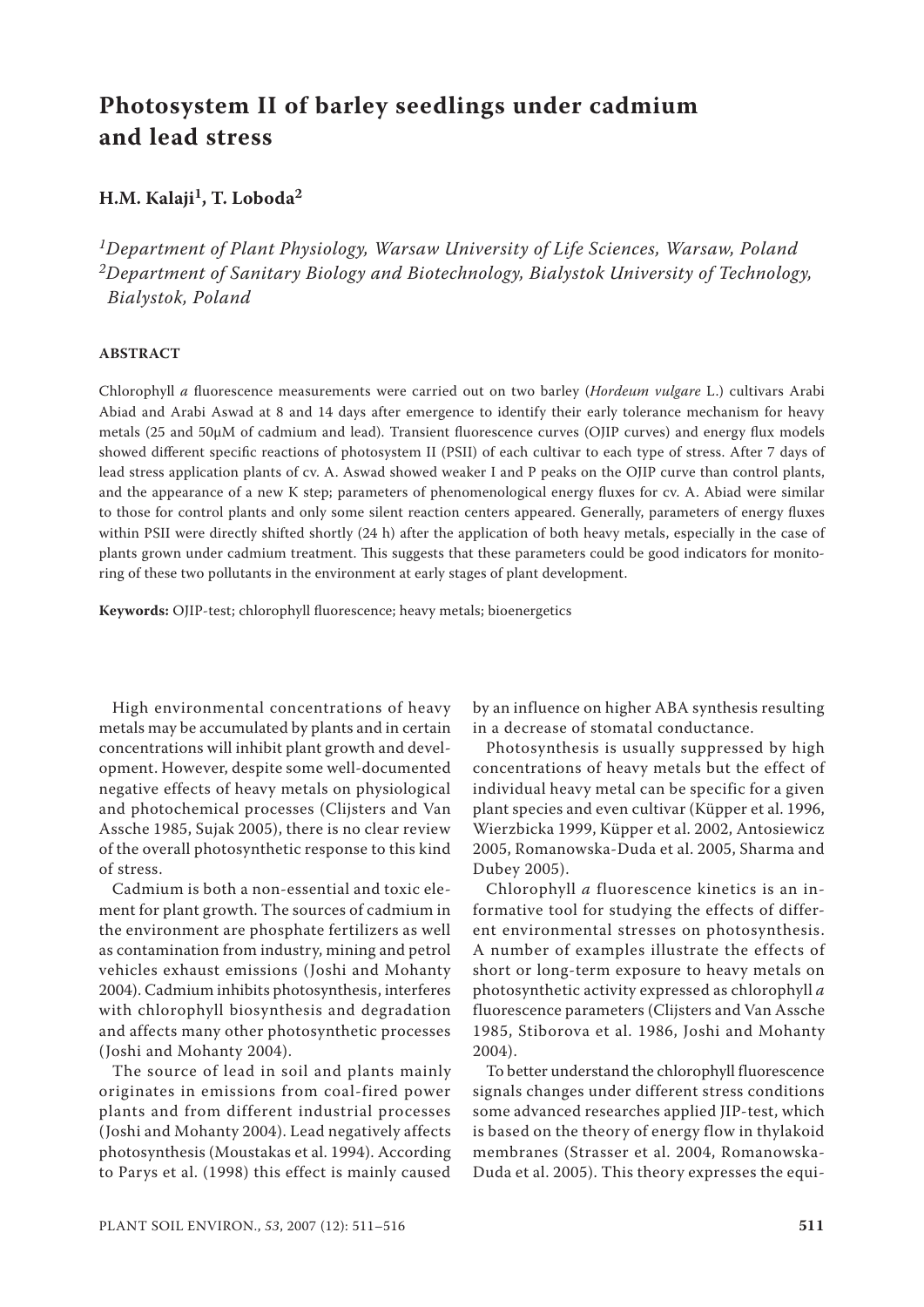librium between the inflow and outflow of the entire energy for the analyzed system of photosynthetic pigments and it allows obtaining relevant information about the probability of the fate of the absorbed energy. Thus, JIP-test serves to obtain detailed information about the structure and function of the photosynthetic apparatus (mostly related to PSII) (Strasser et al. 1995, 2004). It includes the analyses of several groups of measured and calculated parameters, so called specific and phenomenological parameters of flow of energy. Part of calculated parameters within JIP-test is related to energy fluxes for absorption (ABS), trapping (TR) and electron transport (ETR) per reaction center (RC) or measured area of sample, which is called cross section (CS).

Barley (*Hordeum vulgare* L*.*) originates in the Eastern Mediterranean region where plants experience many abiotic stresses in the field. Its production has become more intense and complex in recent years, and thus crop managers need to better understand factors effecting the yield of this plant. This will consist of trials aimed at estimating responses of barley to different unfavourable conditions.

This work presents a trial for early detection of cadmium and lead stress effects on PSII activity of two barley Syrian landraces which are still cultivated as major crop in semi-arid areas but whose tolerance mechanisms to heavy metals are not clearly understood.

#### **MATERIAL AND METHODS**

Barley seedlings (*Hordeum vulgare* L.) cvs. Arabi Abiad and Arabi Aswad were grown in computer-controlled greenhouse in 1 l dark glass pots filled with modified Hoagland nutrients solution. Temperature was continuously controlled and it was 26/18°C (±0.5°C) for day/night, the relative humidity was between 50–60%, the photoperiod for the day/night cycle was 16/8 h, and the maximum photosynthetically active radiation was about 1400 µmol (photon)/m<sup>2</sup>/s which was supplied by sodium lamps (Philips High pressure sodium, 600W/ 230V, 90 000 lm, Gavita, Norway). After 7 days of growth CdCl<sub>2</sub> or Pb( $NO<sub>3</sub>$ )<sub>2</sub> were added to final concentration of 25 and 50µM, respectively.

Chlorophyll *a* fluorescence measurements were done 24 h (8 days after emergence) and 7 days after stress application (14 days after emergence) on the middle region of mature leaves using the Plant Efficiency Analyzer (HandyPEA fluorimeter, Hansatech Instruments Ltd., King's Lynn, Norfolk,

England). Before measurements barley seedling were kept in darkness for 45–60 min at room temperature. For evaluating the fluorescence induction transients, the Biolyzer v. 3.0.6 software developed by the Laboratory of Bioenergetics, University of Geneva, Switzerland was used. The average values of 30 measurements done on  $1<sup>st</sup>$ ,  $2<sup>nd</sup>$  and  $3<sup>rd</sup>$  leaves for each treatment were shown. Data were tested statistically by ANOVA 2 software.

#### **RESULTS AND DISCUSSION**

#### **Transient fluorescence curve**

Transient fluorescence curves of both studied cultivars grown 24 h with cadmium were almost smooth and it was difficult to see any points characterizing standard OJIP curve, while other treatments clearly showed the characteristic OJIP phases. Transient fluorescence curves for plants treated with lead were very similar to those of control plants but their values were a bit lower (ca. 10%) than control (Figure 1).

Transient chlorophyll *a* fluorescence induction curves for plants of both cultivars grown for 7 days under cadmium treatment (Figure 2) were almost flat without O, J, I, and P peaks [similar values of  $F<sub>0</sub>$  (chlorophyll fluorescence intensity measured when all photosystem II reaction centers are open) and  $F_M$  (maximal chlorophyll fluorescence intensity measured when all photosystem II reaction centers are closed)]. The transient curve of cv. A. Abiad grown for 7 days under lead treatment was similar to the transient curve of control plants (Figure 2) but  $F_M$  value was ca. 15% lower compared with plants without heavy metals. Plants of cv. A. Aswad showed weaker I and P peaks compared with control plants and K step appeared (at  $300-500 \text{ }\mu\text{s}$ ) (Figure 2).  $F_M$  value was ca. 50% lower while  $F_0$  was ca. 20% higher.

#### **Phenomenological energy flux (leaf model)**

After 24 h of stress application, phenomenological energy flux parameters i.e.  $\text{ABS/CS}_{0}$ ,  $\text{TR}_{0}/\text{CS}_{0}$ ,  $ET_0/CS_0$  and  $DI_0/CS_0$  for both studied cultivars of barley plants grown without stresses shown on a leaf model were rather similar (Figure 3).

After cadmium supplement, phenomenological energy fluxes of both cultivars were similar to each other, but quite different from those grown without stress (Figure 3). There was almost no  $TR_0/CS_0$ and  $ET_0/CS_0$  for both cultivars and ABS/CS<sub>0</sub> and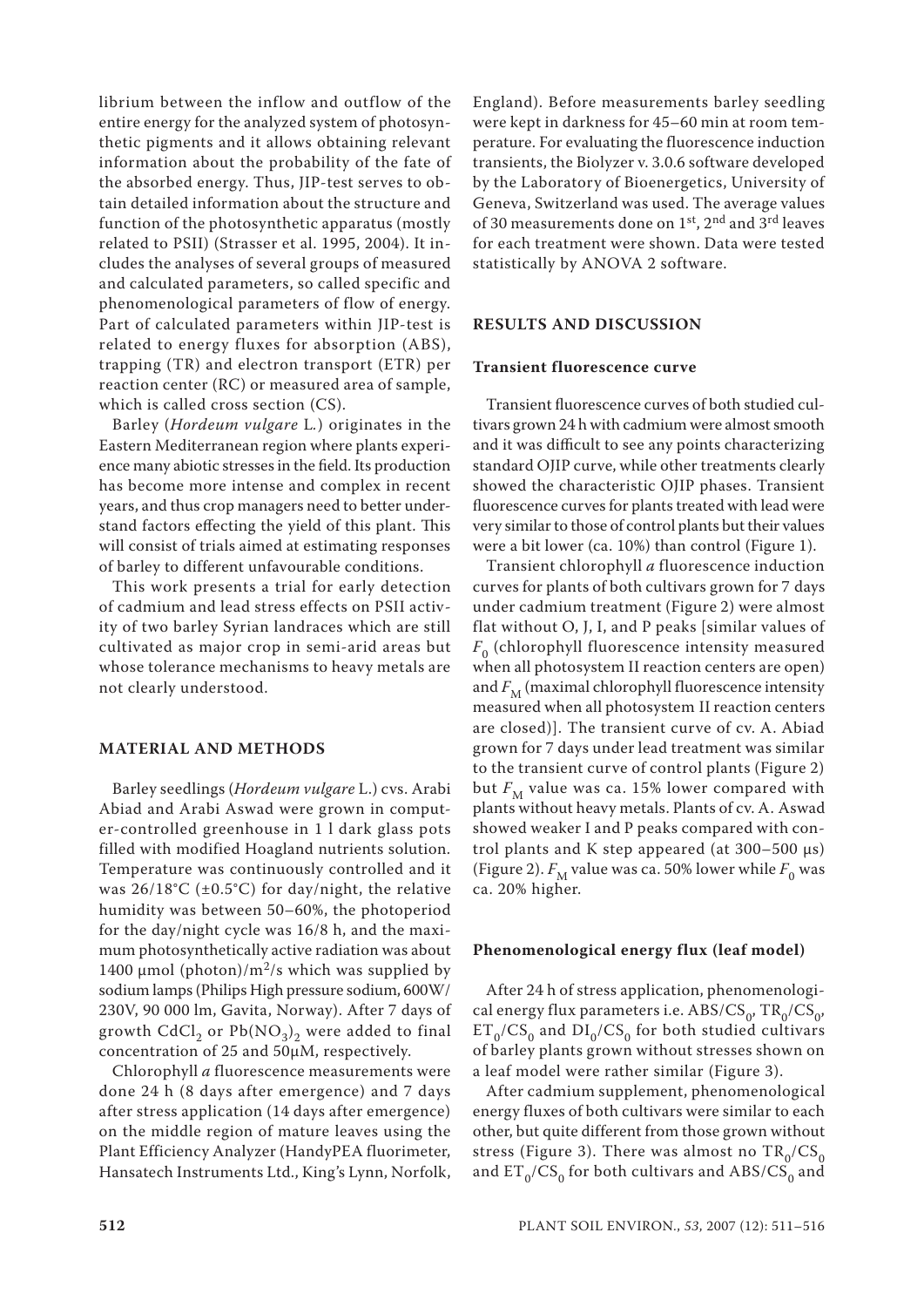

Figure 1. Transient chlorophyll *a* fluorescence induction curves of two Syrian landraces (cvs. Arabi Abiad and Arabi Aswad) grown under lead and cadmium treatment for 24 h

 $DI_0/CS_0$  were much higher (ca. 28%) than those of control plants. Plants of both cultivars did not have reducing  $Q_A$  reaction centers, as almost all their reaction centers (ca. 98%) were silent.

Plants of both cultivars grown for 24 h with lead had similar ABS/ $CS_0$ ,  $TR_0/CS_0$ ,  $ET_0/CS_0$  and  $DI_0/$  $CS_0$  to control plants (Figure 3). Only the number of active reducing  $Q_A$  reaction centers was slightly lower than that of control plants (8% and 16% for cvs. A. Abiad and A. Aswad, respectively).

Parameters describing phenomenological energy fluxes of both barley cultivars grown with cadmium after 7 days were quite different than these of control plants (Figure 4). For cv. A. Aswad it was impossible to calculate phenomenological energy fluxes because of very low values. Under lead treatment, parameters of phenomenologi-

cal energy fluxes for cv. A. Abiad were similar to these for control plants and only silent reaction centers (20%) appeared (Figure 4). Plants of cv. A. Aswad showed lower  $\mathsf{ET}_0/\mathsf{CS}_0$  (ca. 30%) and higher ABS/CS<sub>0</sub> (ca. 24%) and  $DI_0/CS_0$  (ca. 245%) than control plants and they had more (ca. 40%) silent reaction centers (Figure 4).

Changes of studied fluorescence parameters of barley plants grown under cadmium in our experiment could be a complex result of harmful effects of this toxic element, as it causes inhibition of photosynthesis and influences chlorophyll biosynthesis (Krupa et al. 1993) and degradation, PSI and PSII activity, degradation of thylakoid lipids, damage of oxygen evolution complex (OEC) and LHC II antenna system (Joshi and Mohanty 2004). Strasser et al. (1995) showed that cadmium



Figure 2. Transient chlorophyll *a* fluorescence induction curves of two Syrian landraces (cvs. Arabi Abiad and Arabi Aswad) grown under lead and cadmium treatment for 7 days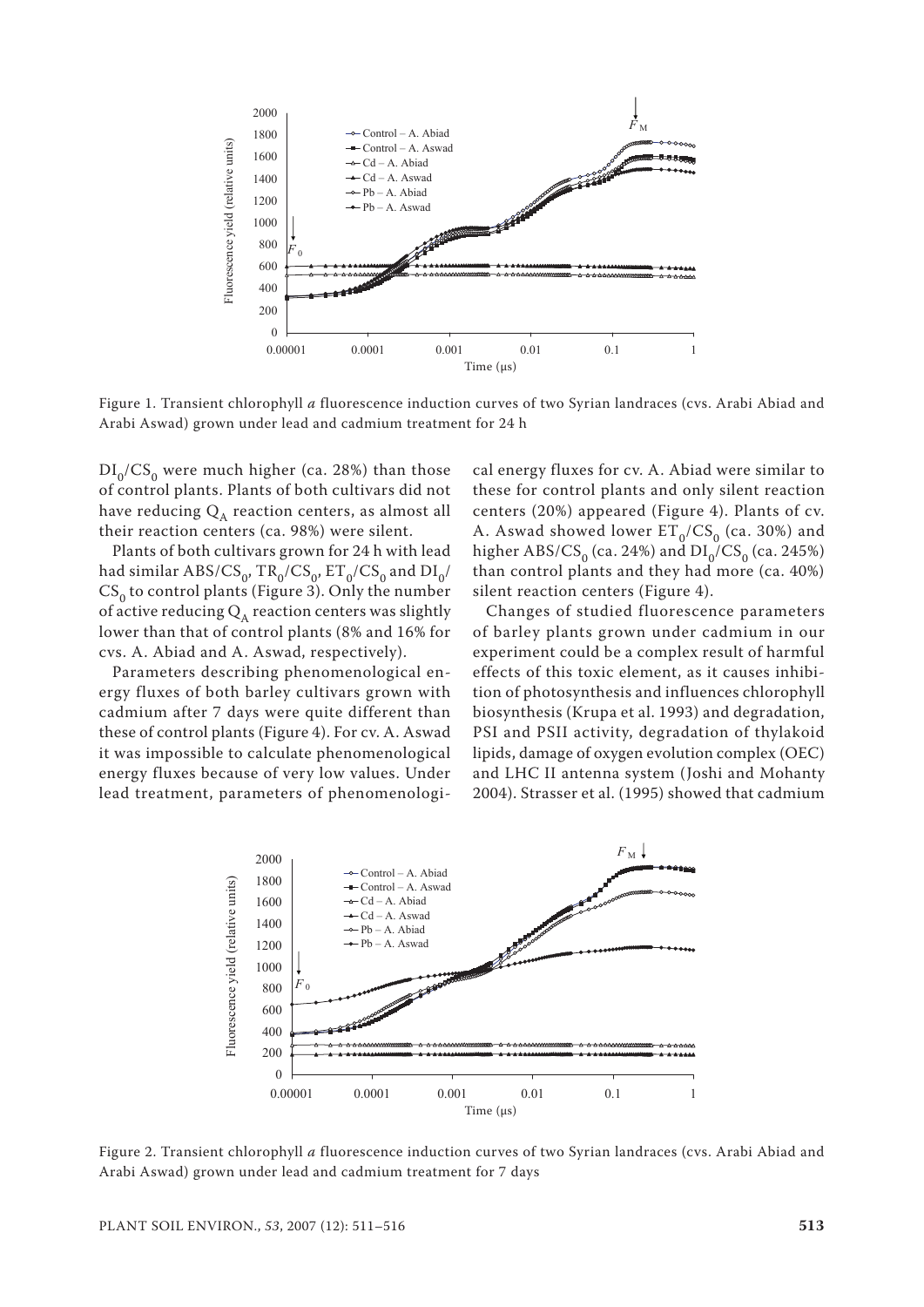

Figure 3. Leaf model showing phenomenological energy fluxes per excited cross section (CS) of barley cvs. Arabi Abiad and Arabi Aswad grown without stress (control) and after 24 h of lead and cadmium treatment

ABS/CS<sub>0</sub> – absorption flux per CS approximated by  $F_0$ ; TR/CS<sub>0</sub> – trapped energy flux per CS; ET/CS<sub>0</sub> – electron transport flux per CS;  $DI/CS_0 -$  dissipated energy flux per CS. Each relative value is represented by the size of proper parameters (arrow), empty circles represent reducing  $Q_A$  reaction centers (active), full black circles represent non-reducing  $Q_A$  reaction centers (inactive or silent). Color intensity of leaves is proportional to its chlorophyll content calculated by Biolyzer software

slows both the reduction of  $\mathbf{Q}_\mathtt{A}$  and the oxidation of the reduced  $Q<sub>A</sub>$ .

Phenomenological energy fluxes per excited cross section for plants of both cultivars grown 24 h and 7 days with cadmium were completely changed as compared with those of control plants (Figures 3 and 4). It could be a result of inhibition of many plant functions by cadmium, mainly by formation of covalent bonds with side groups of organic compounds such as proteins resulting in inhibition of their activities (McGrath et al. 2001); significant is especially the interaction of cadmium with the SH-groups of proteins (Franco et al. 1999) e.g. the inhibition of different enzymes including the protochlorophyllide reductase and plastocyanin or the Calvin cycle enzymes. Cadmium can also substitute the  $Mg^{2+}$  in the chlorophyll molecule.

Barley can grow even at concentrations above 10µM of cadmium under nutrient rich conditions, which is probably correlated with intracellular

compartmentation and specific transport processes that allow the toxic effects of cadmium to decrease (Brune et al. 1995, Gonzalez et al. 1999); however, cadmium concentration used in our experiment (25µM) caused complete reduction of PSII efficiency (Figures 1 and 2). It is possible that the excess of cadmium in barley plants caused a down regulation of PSII to avoid over-reduction of primary electron acceptor  $Q_A$ and to reduce the load on the electron transport chain (Vassilev and Manolov 1999). PSII probably contains a common site(s) for heavy metal action in plants at the oxidative or reducing side of PSII (Küpper et al. 1996).

Under lead stress, photosynthesis is mainly inhibited by site of action of lead on Calvin cycle (Stiborova et al. 1986). It is believed that PSI is more tolerant to lead than PSII and the lead inhibition site is located at the donor side of PSII (Joshi and Mohanty 2004).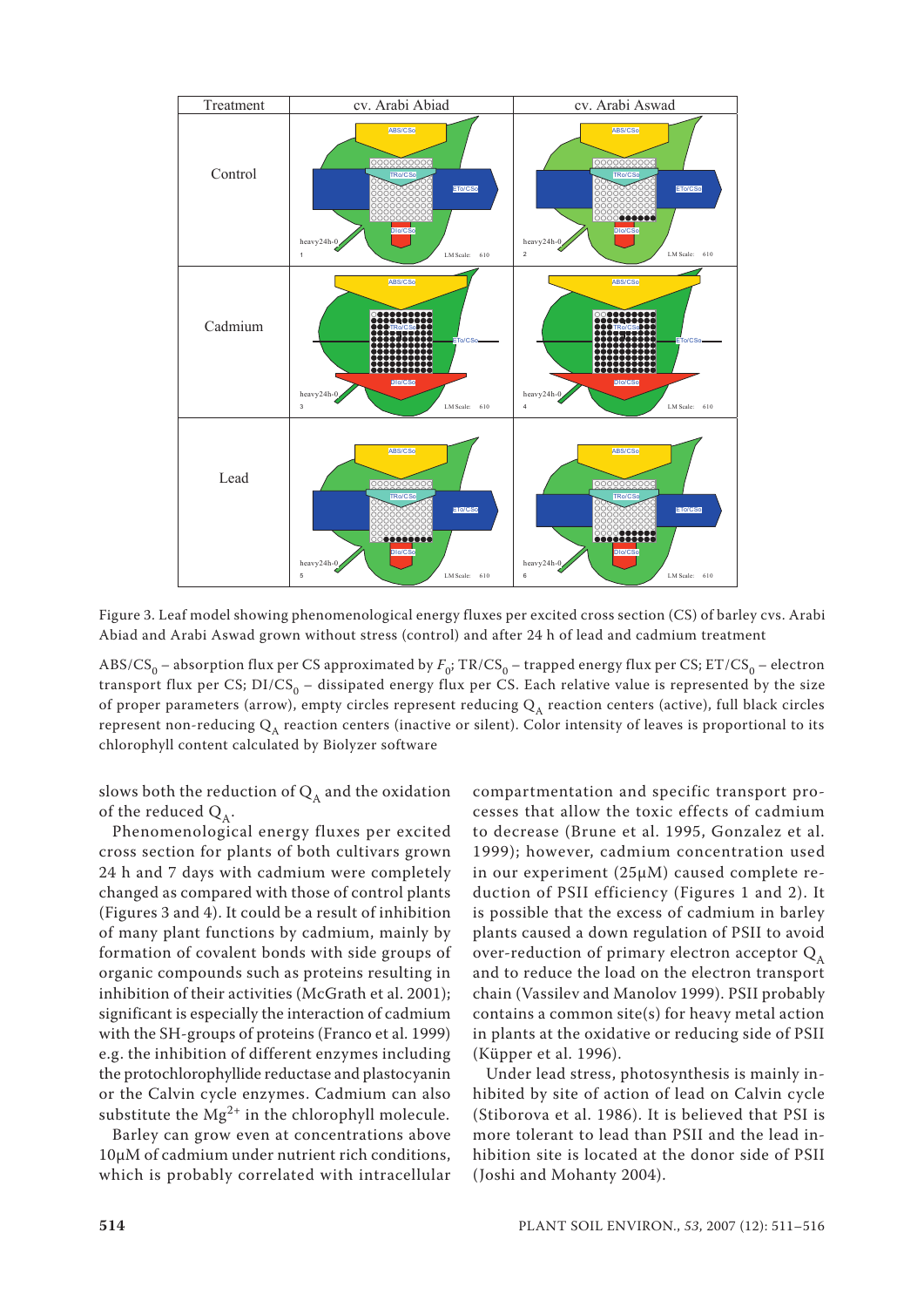

Figure 4. Leaf model showing phenomenological energy fluxes per excited cross section (CS) of barley cvs. Arabi Abiad and Arabi Aswad grown without stress (control) and after 7 days of lead and cadmium treatment

ABS/CS<sub>0</sub> – absorption flux per CS approximated by  $F_0$ ; TR/CS<sub>0</sub> – trapped energy flux per CS; ET/CS<sub>0</sub> – electron transport flux per CS;  $DI/CS_0 -$  dissipated energy flux per CS. Each relative value is represented by the size of proper parameters (arrow), empty circles represent reducing  $Q_A$  reaction centers (active), full black circles represent non-reducing  $Q_A$  reaction centers (inactive or silent). Color intensity of leaves is proportional to its chlorophyll content calculated by Biolyzer software

Plants of cv. A. Aswad grown for 7 days with lead showed K step on OJIP transient fluorescence induction curve (Strasser et al. 2004), which can be related to inhibition of electron transport between evolving oxygen complex and reaction centre of PSII (Figure 2). Moreover, absorption and dissipation of energy fluxes within PSII were high while trapped energy and electron transport fluxes were low, but according to Parys et al. (1998) photosynthetic electron transport is weakly affected in lead-treated plants. We think that the above-observed changes in our experiment were caused by an increased number of silent reaction centres under lead treatment (Figure 4).

After 7 days of lead treatment reduction of the primary quinone acceptor of electrons  $Q_A$ in PSII (O-J phase) and quenching of the fluorescence controlled by the donor site of PSII and the characteristic activity of water splitting system (J-I phase) were slightly altered under lead

treatment for cv. A. Abiad and more significantly altered for cv. A. Aswad.

Both studied heavy metals negatively influenced PSII activity of barley plants and this effect depended on the metal and time of stress; the stress mechanism was rather different in both studied heavy metals, as chlorophyll *a* fluorescence parameters characterizing PSII activity changed in different manner. Changes in PSII became more apparent with time.

Taking into account the reaction of both cultivars to studied heavy metals it appears that both cultivars are highly sensitive to cadmium stress while cv. A. Abiad seems to be more tolerant to lead stress than cv. A. Aswad; it is probably a result of its lower uptake or higher resistance to lead.

Phenomenological parameters (energy absorption, trapping and electron transport calculated on the basis of cross section) are directly shifted shortly after both heavy metals application (24 h),